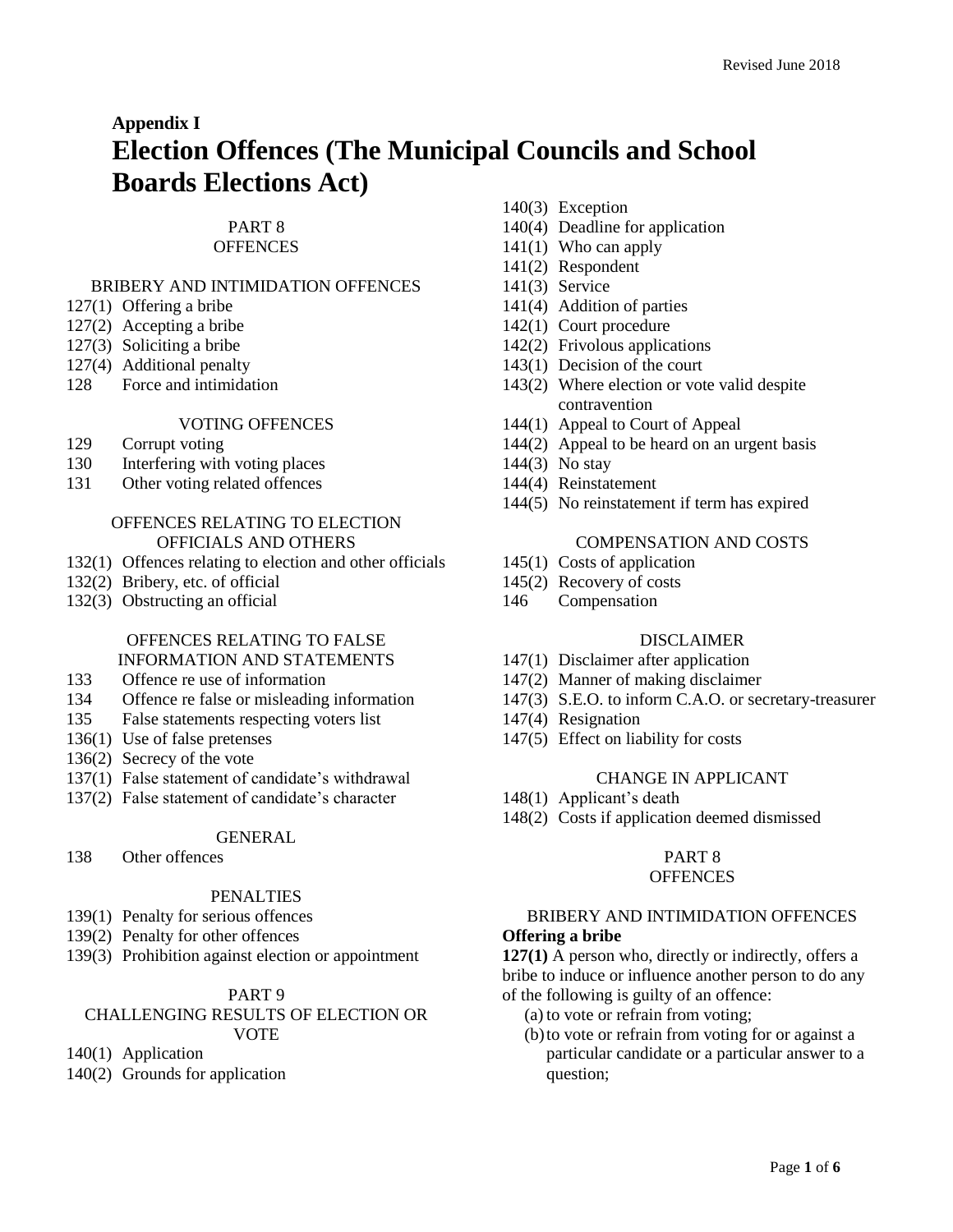- (c) to nominate or refrain from nominating a person as a candidate;
- (d)to become nominated or refrain from becoming nominated as a candidate or to withdraw as a candidate.

## **Accepting a bribe**

**127(2)** A person who, directly or indirectly, accepts or agrees to accept a bribe offered in circumstances described in subsection (1) is guilty of an offence.

## **Soliciting a bribe**

**127(3)** A person who, directly or indirectly, solicits a bribe in circumstances described in subsection (1) is guilty of an offence.

# **Additional penalty**

**127(4)** In addition to the penalty provided for in subsection 139(1), a person convicted of an offence under this section is liable to a further fine in the amount that is double the value of the bribe involved.

## **Force and intimidation**

**128** A person is guilty of an offence who

- (a) directly or indirectly
	- (i) uses or threatens to use force, violence or restraint, or
	- (ii) inflicts or threatens to inflict an injury, damage, harm or loss,

upon or against a person in order to induce or compel the person to vote or refrain from voting, or on account of that person having voted or refrained from voting at an election or for a vote on a question; or

(b)impedes or prevents the free exercise of the right to vote by an eligible voter.

## VOTING OFFENCES

## **Corrupt voting**

**129** A person who does any of the following is guilty of an offence:

- (a) knowingly votes or applies to vote in an election or for a vote on a question when not eligible to do so;
- (b)having already voted in an election or on a question, either votes or applies for a ballot to vote in the same election or on the same question;
- (c) induces or causes another person to vote knowing that the person is not eligible to vote;
- (d)obtains a ballot in the name of another person, whether the other person is alive, dead or fictitious;
- (e) knowingly violates or attempts to violate the secrecy of voting.

## **Interfering with voting places**

**130** A person who interferes or disrupts, or attempts to interfere or disrupt, the proceeding at a voting place or station is guilty of an offence.

## **Other voting related offences**

**131** A person who does any of the following without being authorized to do so under this act is guilty of an offence:

- (a)supplies a ballot to another person;
- (b)takes a ballot out of the voting station;
- (c) places anything other than a ballot in the ballot box;
- (d)gives to the voting official, to be placed in the ballot box, anything other than the ballot given to him or her by the voting official;
- (e) as a voting official, puts his or her initials on the back of a paper that is not a ballot but is capable of being used as one;
- (f) alters, defaces, destroys, takes, opens or otherwise interferes with a ballot, voting record, ballot box, vote-counting machine or a document or package used at or prepared for an election or vote on a question;
- (g)prints or reproduces a ballot or a paper that is capable of being used as a ballot.

## OFFENCES RELATING TO ELECTION OFFICIALS AND OTHERS

#### **Offences relating to election and other officials**

**132(1)** An election official or other person who does any of the following is guilty of an offence:

- (a) accepts appointment or acts as an election official when not eligible;
- (b)knowingly omits or deletes from a voters list the name of a person entitled to have his or her name on the list, unless acting under the authority of section 34 (personal security protection);
- (c) having given a person a personal security certificate, knowingly fails to obscure the person's name and address on the voters list;
- (d)knowingly adds to or keeps on a voters list the name of a fictitious person or the name of a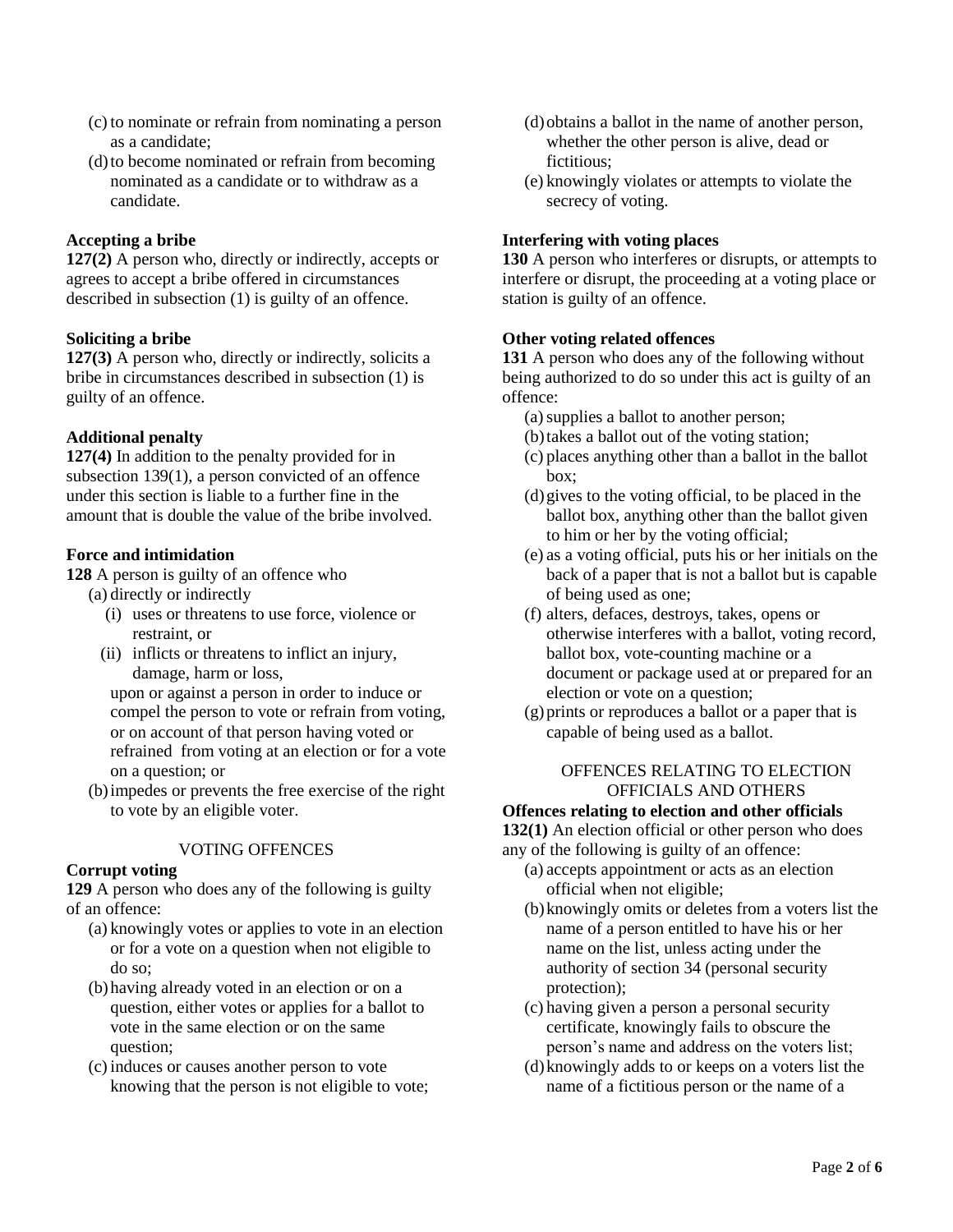person not eligible to have his or her name added or kept on the list;

- (e) knowingly falsifies a voters list or voting record, whether by making a false addition or deletion, or otherwise;
- (f) as a voting official, fails without lawful excuse to deliver the ballot box to the senior election official under section 108;
- (g) knowingly miscounts ballots during a count or a recount under Part 7.

## **Bribery, etc. of official**

**132(2)** A person who pays, gives or lends inducement for the purpose of procuring a contravention of subsection (1) is guilty of an offence.

## **Obstructing an official**

**132(3)** A person who impedes or obstructs an election official in performing a duty or exercising a power under this act is guilty of an offence.

## OFFENCES RELATING TO FALSE INFORMATION AND STATEMENTS

#### **Offence re use of information**

**133** A person is guilty of an offence who uses information obtained from a voters list, or provided to or obtained by an election official under Part 3, for a purpose other than a purpose

(a) referred to in section 30; or

(b) authorized by another act.

## **Offence re false or misleading information**

**134** A person who knowingly does either of the following is guilty of an offence:

- (a) provides false or misleading information when required or authorized by this act to provide information;
- (b)makes a false or misleading statement or declaration when required by this act to make a statement or declaration.

## **False statements respecting voters lists**

**135** A person is guilty of an offence who knowingly makes a false statement for the purpose of

- (a) having the name of an eligible voter omitted or deleted from the voters list; or
- (b)having the name of a dead or fictitious person or of a person, including himself or herself, who is not an eligible voter – added to or kept on a voters list.

#### **Use of false pretenses**

**136(1)** A person who by false pretenses induces a voter to vote or refrain from voting, or to vote or refrain from voting for or against a particular candidate or for a particular answer, is guilty of an offence.

#### **Secrecy of the vote**

**136(2)** In subsection (1), false pretenses includes representing that the ballot or the manner of voting is not secret.

#### **False statement of candidate's withdrawal**

**137(1)** A person who knowingly publishes a false statement that a candidate has withdrawn is guilty of an offence.

#### **False statement of candidate's character**

**137(2)** A person who, during an election, knowingly makes, distributes or publishes a false statement of fact about a candidate's character or conduct for the purpose of influencing the election is guilty of an offence.

# GENERAL

## **Other offences**

**138** A person who contravenes a provision of this act is guilty of an offence.

#### PENALTIES

#### **Penalty for serious offences**

**139(1)** A person who is guilty of an offence under sections 127 to 137 is liable on summary conviction to one or more of the following penalties:

- (a) a fine of not more than \$10,000.;
- (b)imprisonment for a term of not more than one year.

## **Penalty for other offences**

**139(2)** A person who is guilty of an offence under this act not mentioned in subsection (1) is liable on summary conviction to one or more of the following penalties:

- (a) a fine of not more than \$2,000.;
- (b)imprisonment for a term of not more than two months.

## **Prohibition against election or appointment**

**139(3)** In addition to imposing any other penalty under this section, the convicting judge may prohibit the person from one or both of the following for a period of not longer than eight years: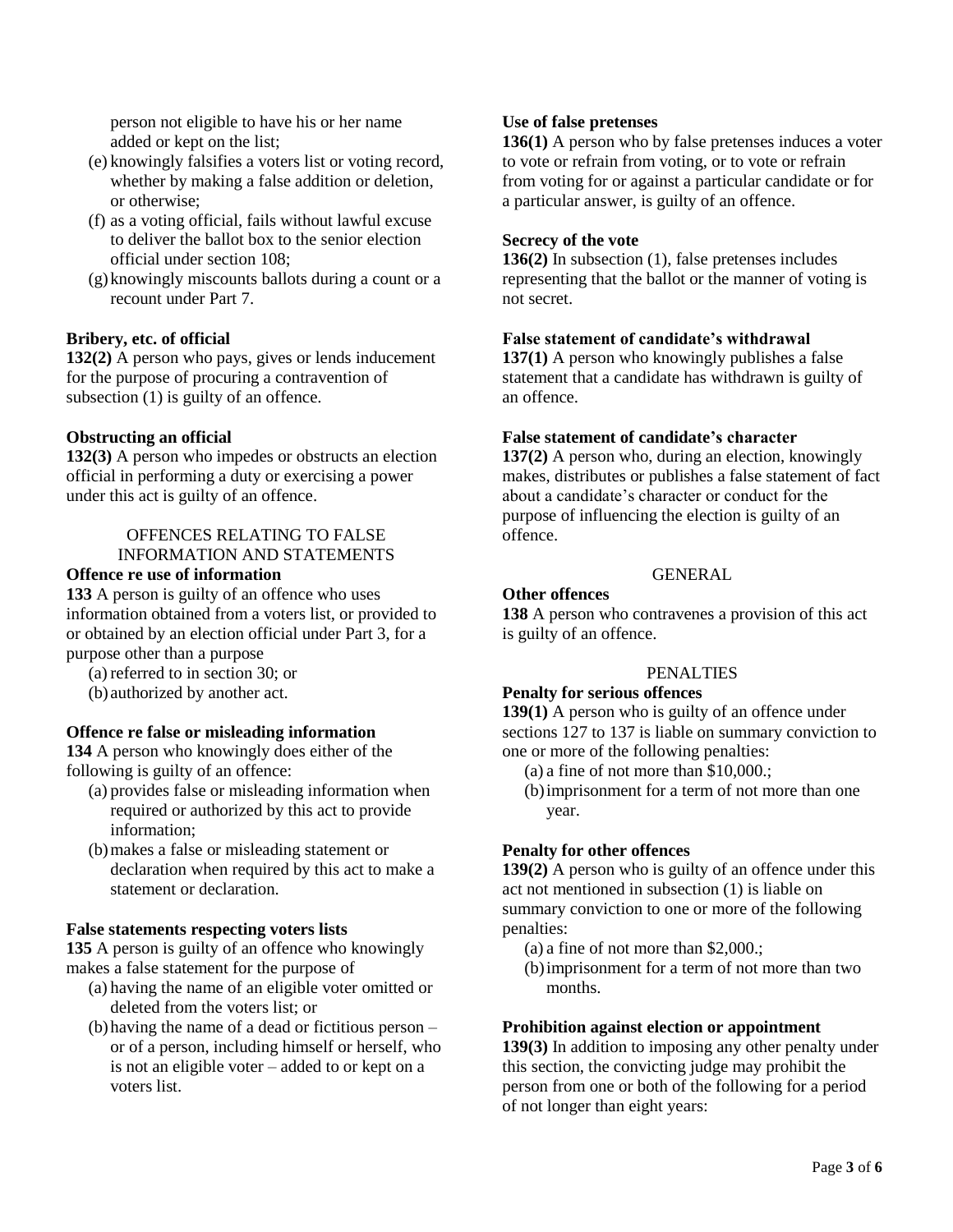(a) being elected to an office on a local authority;

(b) being appointed as an election official.

## PART 9 CHALLENGING RESULTS OF ELECTION OR VOTE

# **Application**

**140(1)** The right of an elected candidate to take office or the validity of an election or vote on a question may be challenged only by an application to the court under this Part.

## **Grounds for application**

**140(2)** An application may be made to the court on the following grounds:

- (a) that an elected candidate was not eligible to hold office at the time he or she was elected;
- (b)that there were irregularities in the election or acts constituting offences under sections 127 to 138 (offences) that affected the result of the election;
- (c) that there were irregularities in the vote on a question or acts constituting offences under sections 127 to 138 (offences) that affected the result of the vote.

# **Exception**

**140(3)** An application may not be made under this Part on the grounds for which an application for a judicial recount may be made under Part 7.

# **Deadline for application**

**140(4)** An application may not be made more than 60 days after the result of an election or vote on a question is officially declared.

# **Who can apply**

**141(1)** For an election or question, an application may be made only by

- (a) a candidate;
- (b) an eligible voter; or
- (c) the senior election official.

## **Respondent**

**141(2)** If an application seeks a declaration that

- (a) an elected candidate was not eligible to hold office at the time he or she was elected, that candidate must be named as the respondent;
- (b) an election was invalid because of irregularities or acts constituting offences under sections 127 to 137, the senior election official and any

candidate declared elected must be named as the respondents; or

(c) a vote on a question was invalid, the senior election official must be named the respondent, but where the senior election official is the applicant, the judge may name any other interested person as the respondent.

## **Service**

**141(3)** For an election, the applicant must serve the notice of application on the senior election official and every candidate. For a vote on a question, the applicant must serve the notice of application on the senior election official.

## **Addition of parties**

**141(4)** Any of the persons required to be served under subsection (3) are entitled to be parties to the application, and the court may by order add any other person as a party.

## **Court procedure**

**142(1)** An application must be heard on an urgent basis and in a summary manner.

## **Frivolous applications**

**142(2)** The court may at any time dismiss an application that it considers to be frivolous, vexatious or made in bad faith.

## **Decision of the court**

**143(1)** After hearing an application

- (a) in respect of a candidate's election, the court may do any of the following:
	- (i) declare that the elected candidate is qualified to take and hold office,
	- (ii)declare that the elected candidate is not qualified to hold office and that the office is vacant, or another candidate is duly elected, (iii)declare the election was valid,
	- (iv)declare the election is invalid and that the office is vacant or that another candidate is duly elected; or
- (b)in respect of a vote on a question, the court may declare that the vote was valid or invalid.

# **Where election or vote valid despite contravention**

**143(2)** The court must not declare an election or vote on a question invalid by reason only of an irregularity or contravention of this act if it is satisfied that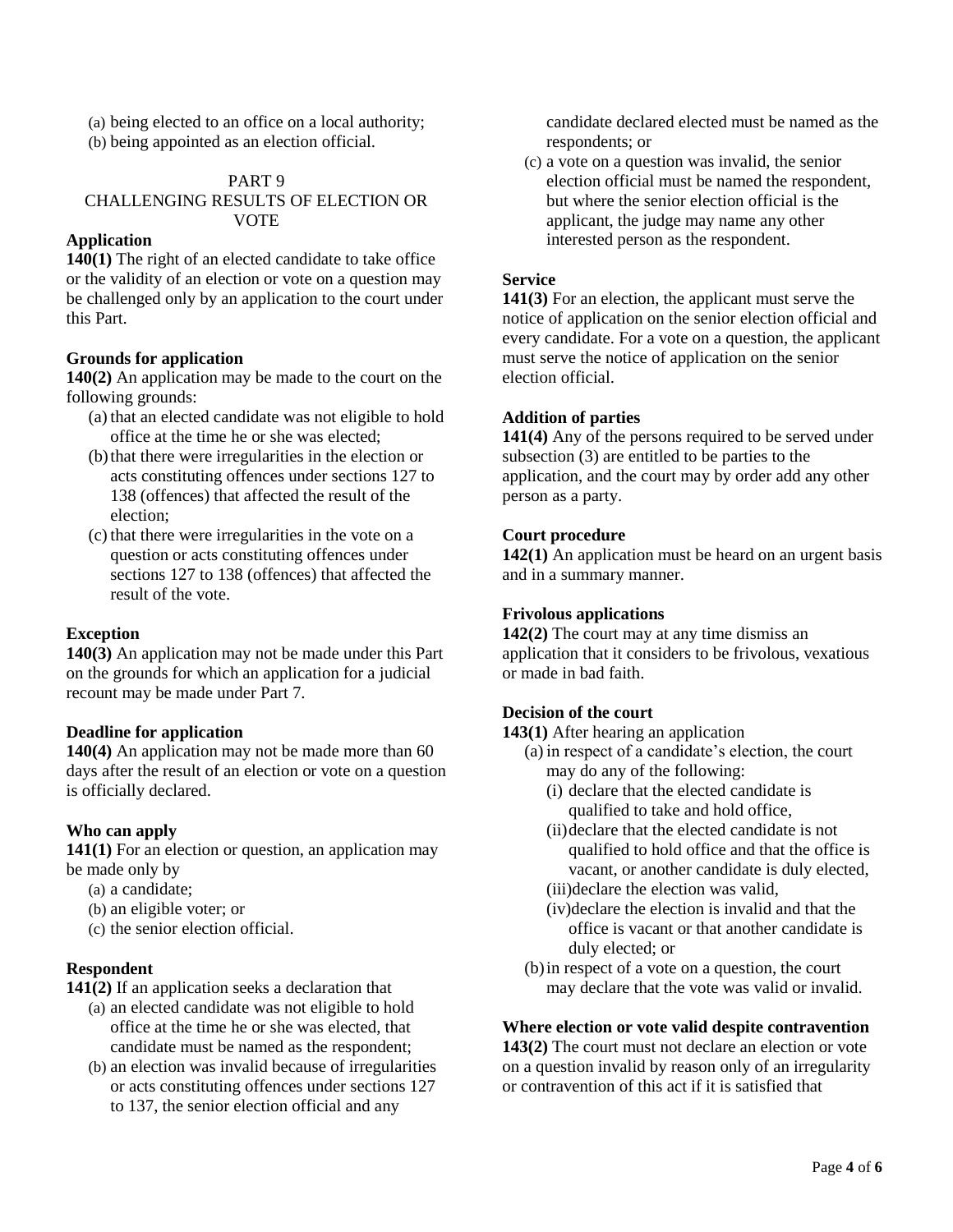- (a) the election or vote was conducted in good faith and in accordance with the principles of this act; and
- (b)the irregularity or contravention did not materially affect the results of the election or vote.

## **Appeal to Court of Appeal**

**144(1)** An appeal from the court's decision on an application under this Part must be filed with The Court of Appeal no later than seven days after the decision is made.

## **Appeal to be heard on an urgent basis**

**144(2)** The Court of Appeal must hear the appeal on an urgent basis.

## **No stay**

**144(3)** A person who is declared not to be qualified to hold office under section 143 remains disqualified until the appeal is finally determined.

## **Reinstatement**

**144(4)** If, on the final determination of the appeal, the disqualification is set aside, The Court of Appeal may reinstate the person as a member of the elected authority for any unexpired portion of the term of office for which he or she was elected and require any person who has been elected to fill the balance of that term to vacate the office.

## **No reinstatement if term has expired**

**144(5)** If, on the final determination of the appeal, the disqualification is set aside but the term of office for which the person was elected has expired, the person must not be reinstated but is eligible to be elected at the next election in the local authority if otherwise qualified.

# COMPENSATION AND COSTS

## **Costs of application**

**145(1)** If the court declares that a candidate was not qualified to hold office or that an election is invalid, the affected local authority must, in accordance with the *Queen's Bench Rules* and the *Court of Appeal Rules*, pay the costs of the applicant.

## **Recovery of costs**

**145(2)** A court may order that the costs paid under subsection (1) may be recovered by the local authority from any other person in the same manner as a judgment of the court.

## **Compensation**

**146** If a court orders that an office is vacant or that a vote on a question was invalid, it may make such other orders as it considers just against a person whose act or omission unlawfully affected the results of the election or vote for compensation of the candidates, the local authority or both.

## DISCLAIMER

## **Disclaimer after application**

**147(1)** A candidate whose election is challenged in an application under this Part may disclaim all right to the office.

#### **Manner of making disclaimer**

**147(2)** A disclaimer must be

- (a) made in writing;
- (b)signed by the candidate making it, and the candidate's signature on the disclaimer must be witnessed by another person, who must sign as witness;
- (c) delivered to the senior election official who was responsible for the conduct of the election; and
- (d)delivered to the court and the applicant or his or her counsel.

## **S.E.O. to inform C.A.O. or secretary-treasurer**

**147(3)** When a senior election official receives a disclaimer, he or she must immediately communicate it to the chief administrative officer or secretary-treasurer of the local authority.

#### **Resignation**

**147(4)** The disclaimer operates as a resignation and takes effect when the chief administrative officer or secretary-treasurer receives notice of it.

## **Effect on liability for costs**

**147(5)** The disclaimer relieves the candidate making it from any liability for costs in an application that are incurred after the court receives the disclaimer.

#### CHANGE IN APPLICANT

## **Applicant's death**

**148(1)** If the applicant dies before the court hears the application, the court may, on any person's motion, order that another person who is qualified be substituted as an applicant, on any conditions the court